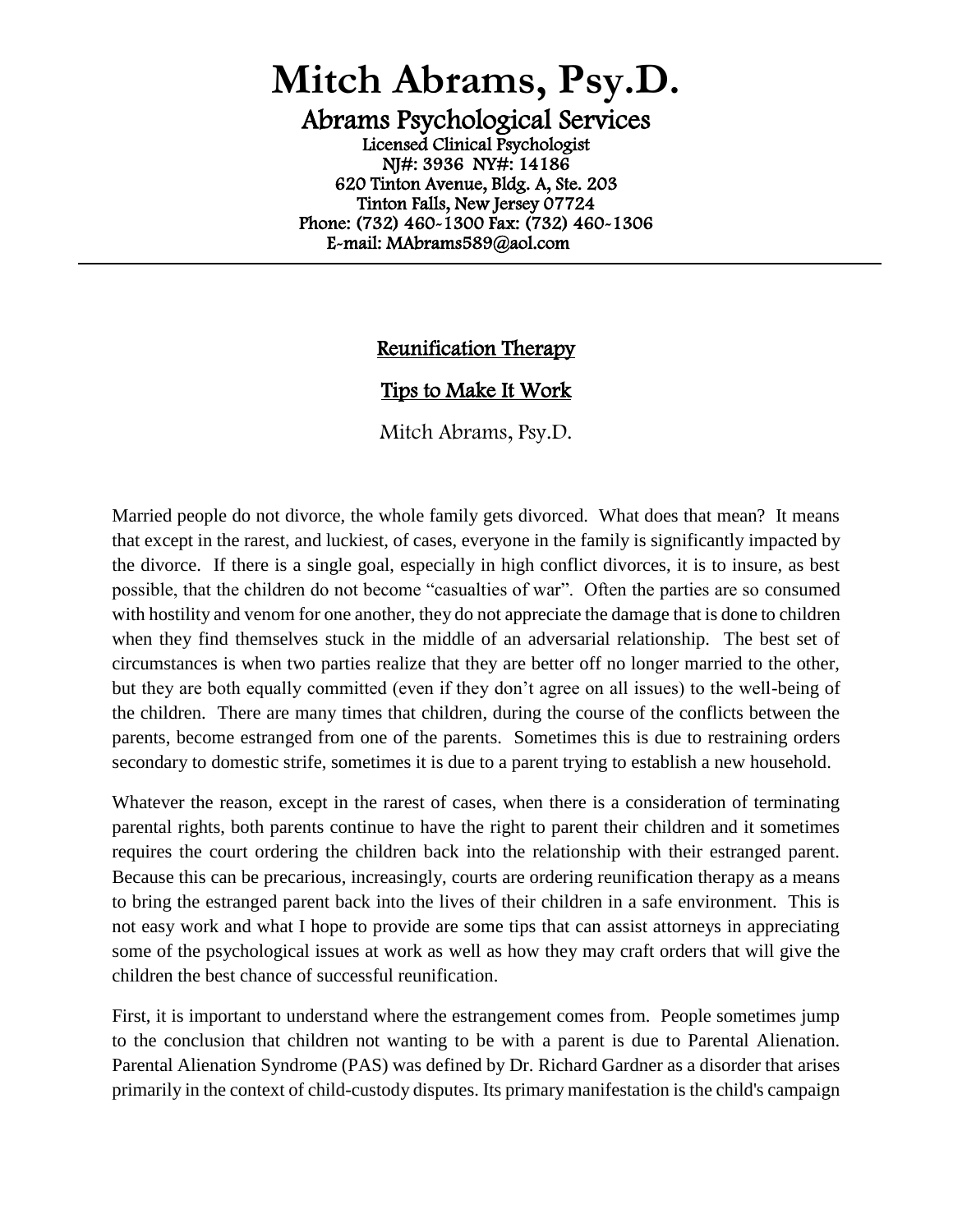of denigration against a parent, a campaign that has no justification. It results from the combination of a programming (brainwashing) parent's indoctrination and the child's own contributions to the vilification of the targeted parent. While there are many psychologists in the field who remain equivocal about PAS, many understand that Parental Alienation, which contains some, but not all aspects of PAS, occurs. In either situation, when alienation is present, the children are at tremendous risk…and not just at risk because of the alienating parent, but the estranged parent can inadvertently hurt their child emotionally when they lash out as a result of their feeling wronged. The point is, it is crucial to understand if the difficulties in the relationship between child and estranged parent have their genesis in the alienating parent, are a result of legitimate problems in the relationship between the child and the estranged parent, or a combination of the both.

Ironically, when the tension is a result of "simply" alienation from the parent, it is more easily addressed because parents can often be encouraged to recognize how their behavior is negatively impacting their children. Of course, there are times that the parent's disdain for the estranged parent is completely justified, which will lead to an understandably rigid stance in becoming more flexible. But, the fact of the matter is that no matter what kind of husband/wife that soon to be exspouse has been, the two parties will always be linked in their parental responsibilities to their children. And it is best for the children to have two parents that can put down their swords long enough to effectively parent as a dyad.

When the conflict comes from the children however, it is much more daunting because they are not angry or distant to their parent just to take sides, but because they have their own personal gripes that fuel the fire of the estrangement. It is common for the non-estranged parent to want to empower their children, and they certainly have the right to not be happy with their parents, but it is very important that both parents encourage, if not demand, that the children respect both parents. If either parent is not carrying their weight regarding parental duties, therapy (as well as parent training) can assist, but simply not having a relationship with both parents is, most often, not in the best interests of the children.

So, given this as a brief context, what can attorneys due to assist the process?

- 1. Remembering that the best interests of the children guide many of the custody decisions, educate your clients that keeping a child(ren) away from their parents is usually not good for the child. If it is decided as a result of a custody evaluation or a parental rights hearing, fine, otherwise, joint custody is expected and what does your child need in order to be safe, happy and provided for by BOTH parents.
- 2. Prepare your clients that reunification therapy is generally not covered by insurance. Medical insurance will only cover medically necessary illnesses. This is the resolution of a family conflict that is forensically driven. Many times, none of the involved parties (parents or children) have a diagnosable mental illness. If there is no diagnosis, insurance will not cover it. Of note, there is a diagnosis of parent-child relational problem (V61.20),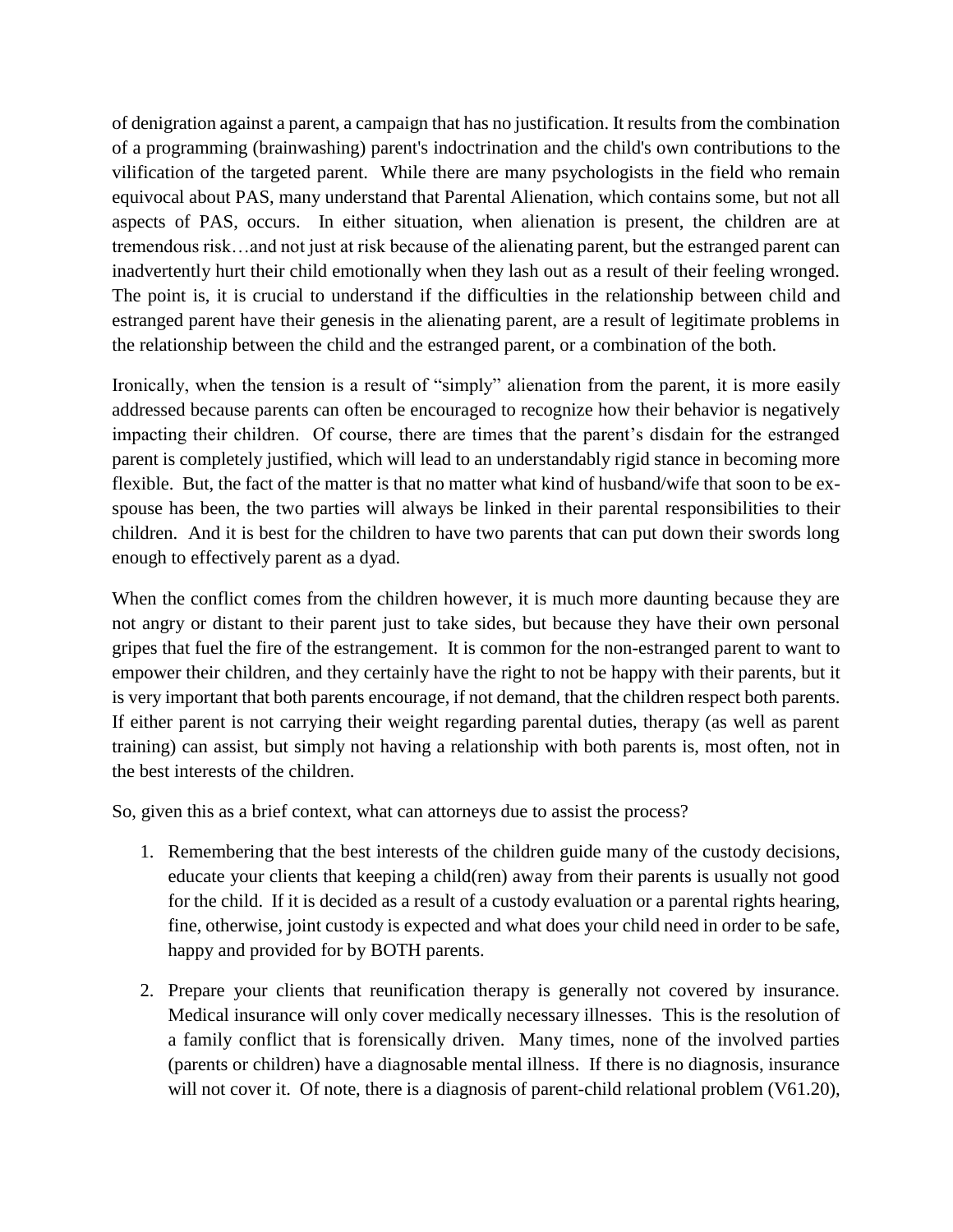but this is a V-code diagnosis. V-codes, for a number of reasons, are not considered as serious and are generally not reimbursable. If, however, any of the parties does in fact have a diagnosis, the provider may put the appropriate codes on their receipt and reimbursement may be obtained. This is possible, but the parties should not count on it, especially if no one was previously diagnosed or treated.

- 3. In order for the process of reunification to work, it is important that BOTH parents are supportive of it. And, one way to make sure that both parties are supportive to get things going in the right direction as quickly as possible, is to have both parties financially responsible for it. If only the parent that is alienated/estranged is paying for it, the other parent is in an ideal situation to sabotage it. For example, let's say a mother has been estranged from her two children and she is paying for the reunification. Who incurs the cost for the sessions when the father does not produce the children? I believe that it is useful to have both parents financially responsible for the therapy and if either parent does not appear for scheduled sessions (or at least cancel/reschedule in a manner consistent with the therapist's cancellation policy) then the cancelling parent should be financially responsible. Similarly, having both parties ordered to pay a retainer for the first set of sessions makes them (literally) invested in the process from the beginning. I generally ask for the first ten hours to be paid for in advance, with both parties being responsible for 50% of the fee. When indigence is a factor, the therapist can work with sliding their scale, but I find that the easiest way to do that is to slide the scale evenly rather than to favor the side with lesser financial resources. Meaning, if the therapist's fee is X dollars and indigence is claimed, then the therapist, if they are so inclined, will reduce their fee to a percentage of their fee and then both parties are 50% responsible. To illustrate, if a therapist's fee is \$200/hour and the father can afford it but the mother can't, it doesn't work to have the father pay at \$200/hr. and the mother pay at \$100/hr. Rather, it is better for the therapist to slide down and give a rate to both parents, perhaps \$100/hr. and then they split that 50/50.
- 4. Speak now or forever hold your peace…the reunification therapist's job is to be as neutral as possible. Check the therapist's credentials. Have they been used by the courts in the past? Many therapists (non-forensic), avoid the courts at all costs. Appropriate scrutiny is fair as the therapist will have impact on you and your child's lives, but if you feel that the individual is qualified and competent, trashing them when the therapist is taking a position that you don't agree with may be because he/she is working on an issue that you haven't worked on yet; consider your own therapy during the difficult process of divorce.
- 5. Sanctions for not complying with the reunification therapy order may be of value laying out ahead of time. While it is the discretion of the judge to enforce their orders, I have seen many parents who are not supportive of the reunification, blatantly disregard the orders or not take them seriously. While convincing them that it is in the best interest of their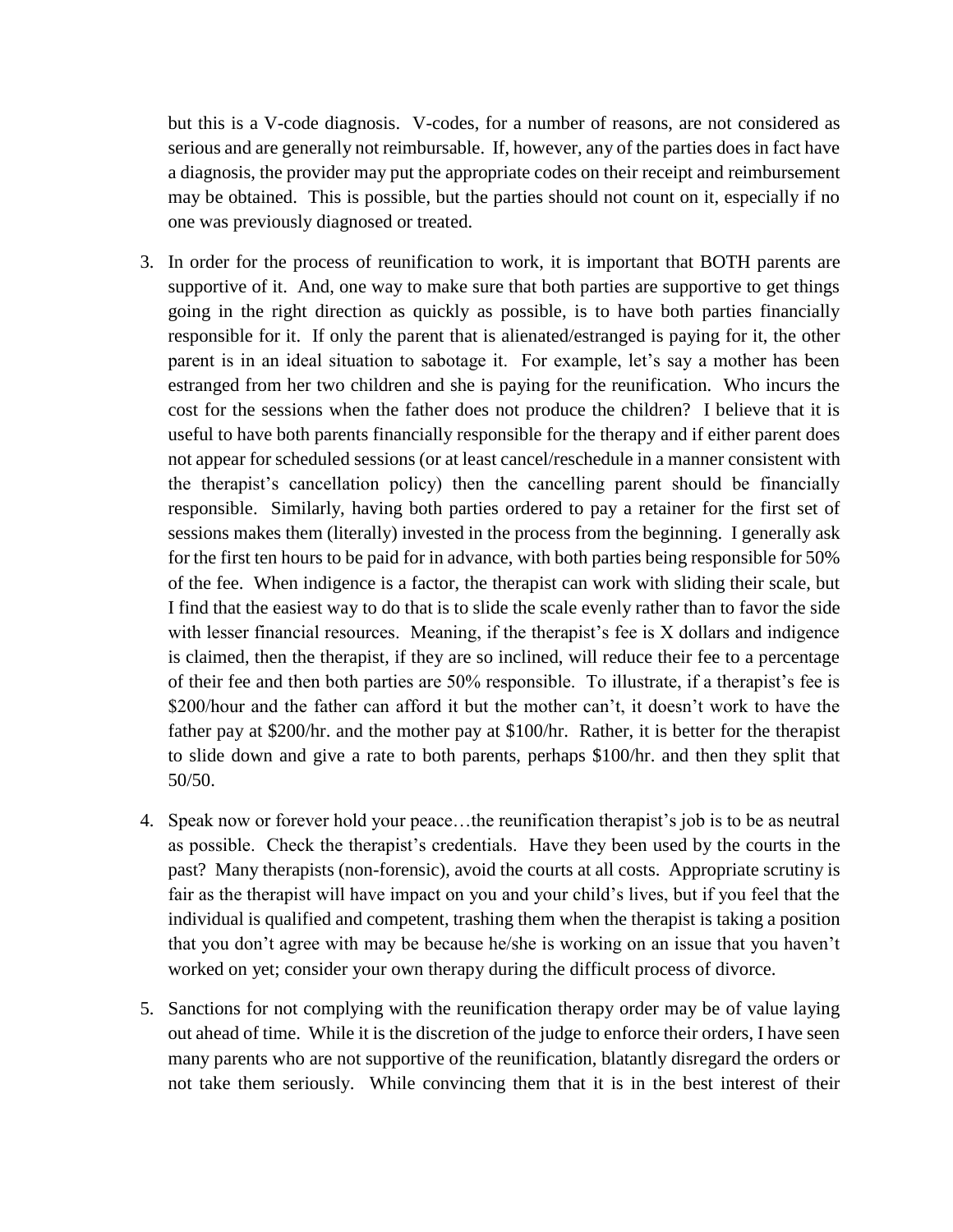children may be difficult, understanding the sanctions ahead of time may be an incentive to comply.

- 6. Consider the developmental age of the children involved. The younger the children, the more time they are going to require with their mother. I remember a case where a mother was breast-feeding her four year old son (!!!) as a means to demonstrate that he needed to be with his mother more than his father. Of course, this is extreme (and somewhat ridiculous), but infants that are not yet weaned are obviously going to be on a schedule where they can be fed, but they also aren't going to require therapy either. Related to this, it is developmentally NORMAL for children, especially adolescents, to have conflictual relationships with their parents. Therefore, if a teen doesn't want to see their parent, it need not be assumed that it is because of the divorce and reunification therapy is necessary. The goal of the reunification therapist is to make themselves obsolete. I don't want to be working with the families ad infinitum. I don't even expect them to solve their problems. I am "simply" trying to get them talking and reunited in their relationship in a way that they can resolve problems in a constructive manner WITHOUT the assistance of therapy.
- 7. The reunification therapist is an agent of the court and as such, the therapist has two masters: the best interests of the children and the order of the court. The parents' wishes may or may not line up with those issues. If either party has concerns about using a particular reunification therapist, voice their concerns…but once agreed upon by both parties and so-ordered by the court, chances are if a parent is angry with the therapist, it may very well be because they are putting what they want in front of what the children need. That is not to say that reunification therapists are always right…no professional is…but our job is to try to remain as neutral and objective, focusing on what the children need, as possible. I sometimes have mused that I know that I am doing a good job when both parents think that I am not. Like a negotiation, when it goes right, both parties feel like they have won some points and lost others. Attacking the character of the therapist sets a poor example for the children. It communicates that the therapist is in fact on the "other side" and makes the children more resistant to be open-minded towards repairing their fractured relationships.
- 8. Clients should understand that interfering with court-ordered reunification therapy is not something that the reunification therapist will be able to resolve by themselves. I try to be flexible with parents but when it becomes clear that they are not making the therapy a priority for the children, I seek guidance from the court (so that decisions about violating the order can be made), but more importantly, I start to wonder if they are in fact, most concerned with their children's best interest.
- 9. Recognize that there is a real (though sometimes unconscious) bartering that divorcing parents do, especially if one of the parents will be in severe financial distress without substantial child support payments. It may not be popular to say out loud, but there are